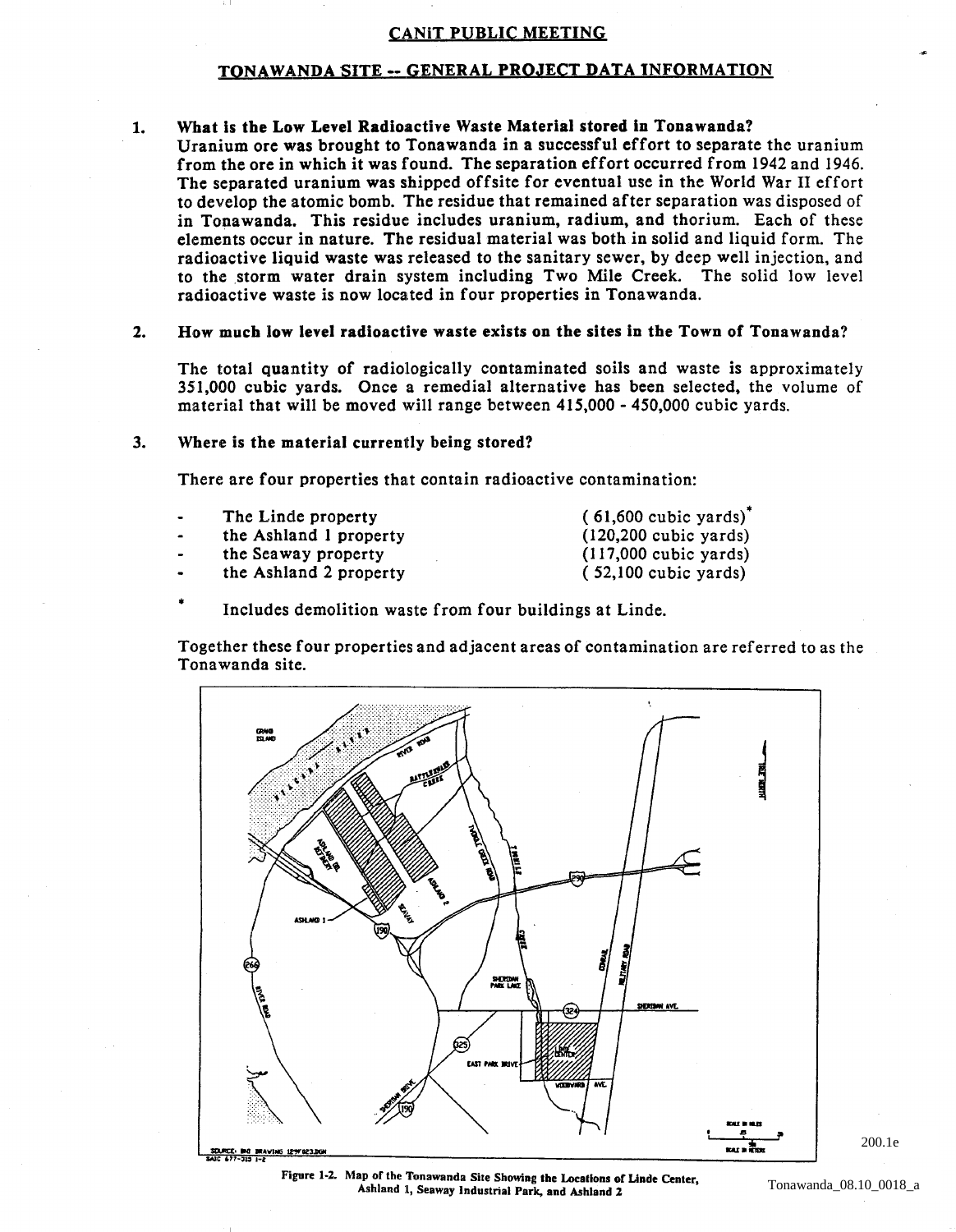### TONAWANDA SITE COST SUMMARY OF ALTERNATIVES

| Alternative    |                                              |                                                | Cost in   |  |
|----------------|----------------------------------------------|------------------------------------------------|-----------|--|
|                | #                                            | Disposal                                       | Million S |  |
| 1              | No Action                                    | No Action                                      | \$4       |  |
| $\overline{2}$ | Complete Excavation with Offsite<br>Disposal | New York<br>(within 200 miles<br>of Tonawanda) | \$100     |  |
|                |                                              | East                                           | \$107     |  |
|                |                                              | West                                           | \$129     |  |
|                |                                              | Commercial                                     | \$235     |  |
|                |                                              | <b>DOE</b><br>(Hanford, Washington)            | \$302     |  |
| 3 <sup>1</sup> | Complete Excavation with Onsite<br>Disposal  | Onsite                                         | \$77      |  |
| 4              | Partial Excavation with Offsite<br>Disposal  | New York<br>(within 200 miles<br>of Tonawanda) | \$79      |  |
|                |                                              | East                                           | \$86      |  |
|                |                                              | West                                           | \$106     |  |
|                |                                              | Commercial                                     | \$201     |  |
|                |                                              | <b>DOE</b><br>(Hanford, Washington)            | \$262     |  |
| 5.             | Partial Excavation with Onsite<br>Disposal   | Onsite                                         | \$59      |  |
| 6              | Containment with Institutional<br>Controls   | Onsite                                         | \$17      |  |

SOURCE: U.S. DEPARTMENT OF ENERGY FEASIBILITY STUDY FOR THE TONAWANDA SITE.

#### U.s. DEPARTMENT OF ENERGY'S (DOE) STAFF RECOMMENDATIONS

The preferred alternative recommended by the DOE for the Tonawanda Site is Partial Excavation with Onsite Disposal (Alternative 5). An encapsulation cell would be designed containing contaminated soils that are accessible (ie. not under Building 30 at Linde or landfill material). The landfill cover will be inspected and the groundwater monitored. and the effectiveness of the overall system at the Tonawanda site will be reviewed at least every five years. Implementing this alternative will result in the permanent commitment of approximately 27 acres of land at the Tonawanda site for waste disposal.